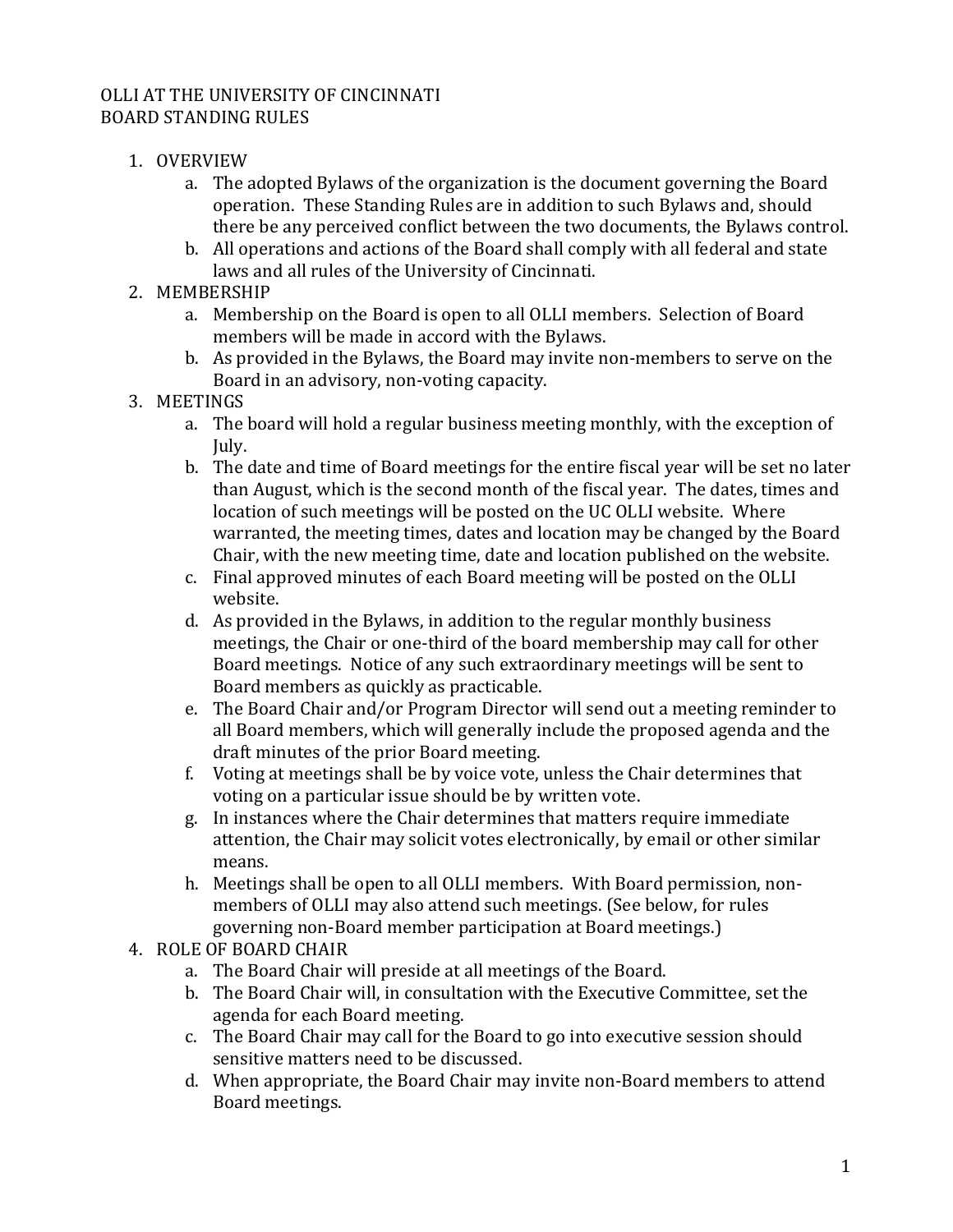- e. As provided in the Bylaws, the Board Chair will appoint the chairpersons of all Board Committees (which include standing committees) and serve as an ex officio member of all board committees.
- f. In communicating with the University of Cincinnati on matters of policy, the Board Chair (in conjunction with the Program Director) will act as the representative of OLLI and its membership. (The Program Director will represent OLLI interests in day-to-day operational matters.)
- g. Upon request, the Board Chair will provide input to personnel of the University of Cincinnati in connection with any performance evaluation of the Program Director or any other paid employee working for OLLI.
- h. The Board Chair will be responsible for ensuring that Board actions are communicated to the OLLI membership via the electronic OLLI newsletter or other means.
- i. As soon as practicable after a Board vote, the Board Chair will notify all award recipients.
- j. As soon as practicable after a Board vote, and after coordination with the Chair of the Governance Committee, the Board Chair will notify and welcome all new incoming Board members.
- k. The Board Chair will appoint Board members to any ad hoc committees formed to facilitate OLLI business.
- l. As provided in the Bylaws, the Chair will, after consultation with the Governance Committee, select an OLLI member to fill any Board member vacancy that occurs when a Board member leaves prior to the end of his/her term.
- m. The Board Chair may delegate any of the above duties to the Vice Chair or other member of the Board.

## 5. ROLE OF VICE CHAIR

- a. In the absence of the Board Chair, the Vice Chair will assume all duties of the Board Chair.
- b. Upon request of the Board Chair, the Vice Chair will perform any particular duty the Board Chair delegates to him/her.
- c. By the end of February of the second year of the Vice Chair's term, the Vice Chair will notify the Board Chair and the Chair of Governance of his/her interest in serving as Board Chair for the succeeding term. If the Vice Chair wishes to be a candidate for the position of Board Chair, such Vice Chair will consult with the Governance Committee on possible candidates for the next Vice Chair.
- d. As provided in the Bylaws, the Vice Chair will serve as an ex officio member of all board committees.

## 6. BOARD MEMBERS DUTIES AND OBLIGATIONS

- a. Members shall be familiar with the OLLI Bylaws, the 2025 Long Range Planning Report, any other Board sponsored reports and these Standing Rules.
- b. Members shall attend Board meetings as scheduled; should a member be unable to attend, the member will notify the Program Director prior to the meeting.
- c. Prior to each meeting, members will review any materials provided before the meeting, including the proposed agenda and minutes of the prior meeting.
- d. Members will give full attention to matters being discussed at any board meeting, avoiding side conversations as much as possible. Members shall also